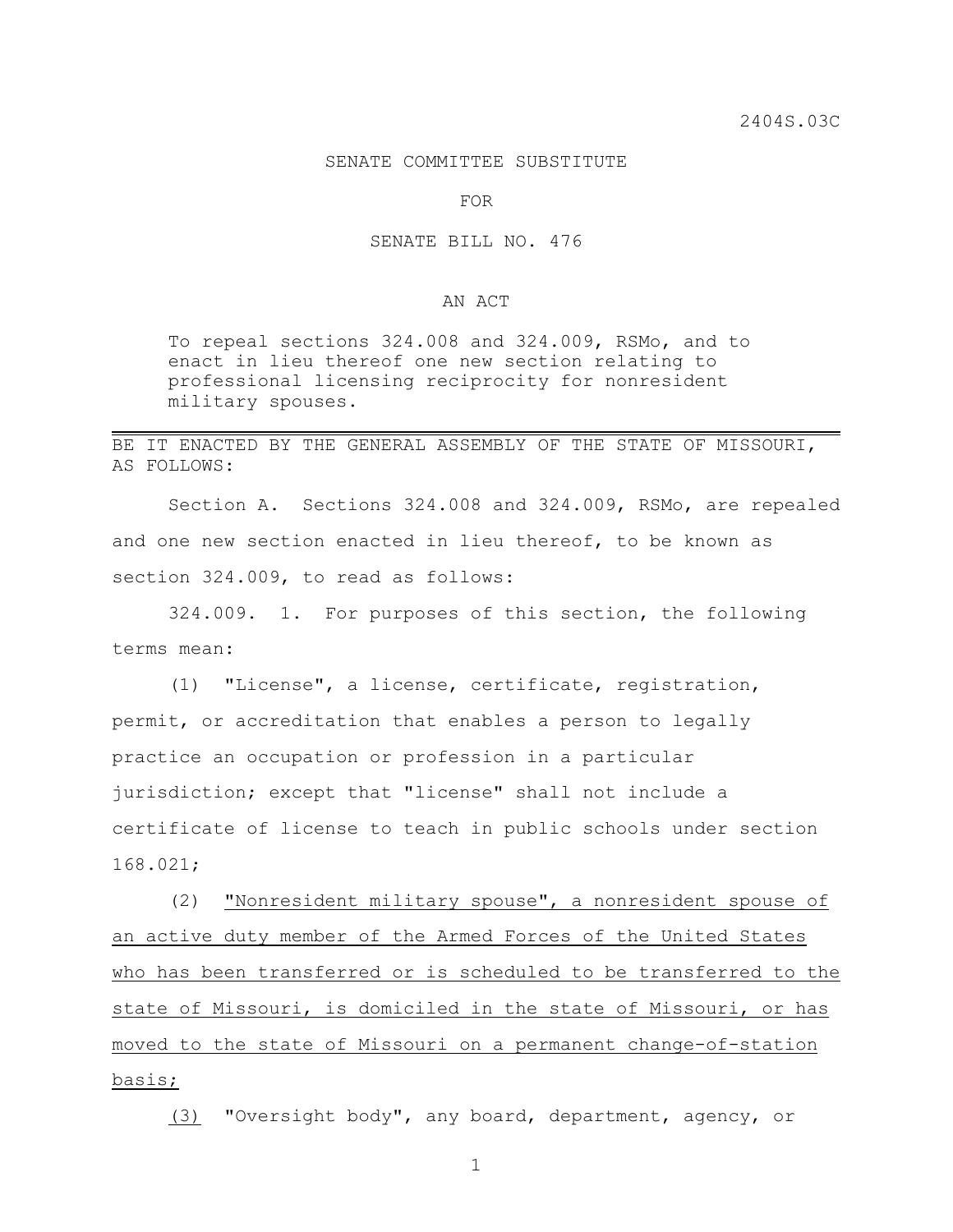office of a jurisdiction that issues licenses; except, for the purposes of this section, oversight body shall not include the state board of registration for the healing arts, the state board of nursing, the board of pharmacy, the state committee of psychologists, the Missouri dental board, the Missouri board for architects, professional engineers, professional land surveyors and professional landscape architects, the state board of optometry, or the Missouri veterinary medical board.

2. Any **[**resident of Missouri**]** person including, but not limited to, any nonresident military spouse, who holds a valid current license issued by another state, territory of the United States, or the District of Columbia may submit an application for a license in Missouri in the same occupation or profession for which he or she holds the current license, along with any required application fee and proof of current licensure in **[**the**]** all other **[**jurisdiction**]** jurisdictions, to the relevant oversight body in this state.

3. The oversight body in this state shall, within **[**six months**]** ninety days of receiving an application described in subsection 2 of this section, waive any examination, educational, or experience requirements for licensure in this state for the applicant if it determines that the licensing requirements in the jurisdiction that issued the applicant's license are substantially similar to or more stringent than the licensing requirements in Missouri for the same occupation or profession.

4. The oversight body shall not waive any examination, educational, or experience requirements for any applicant who is currently under disciplinary action with an oversight body

2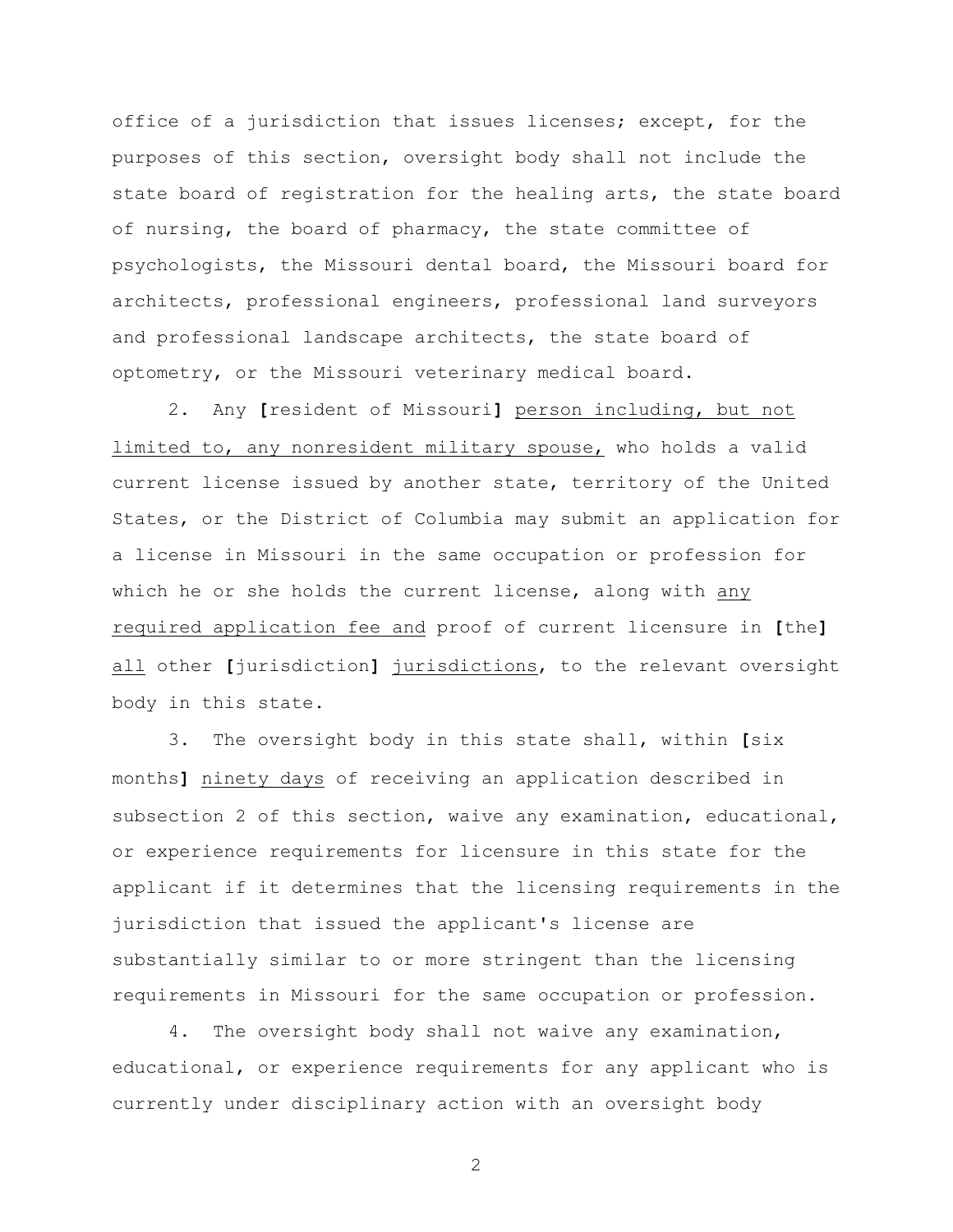outside the state or who does not hold a valid current license in the other jurisdiction on the date the oversight body receives his or her application under this section.

5. The oversight body shall not waive any examination, educational, or experience requirements for any applicant if it determines that waiving the requirements for the applicant may endanger the public health, safety, or welfare.

6. Nothing in this section shall prohibit the oversight body from denying a license to an applicant under this section for any reason described in any section associated with the occupation or profession for which the applicant seeks a license.

7. This section shall not be construed to waive any requirement for an applicant to pay any fees, post any bonds or surety bonds, or submit proof of insurance associated with the license the applicant seeks.

8. This section shall not apply to business, professional, or occupational licenses issued or required by political subdivisions.

9. The provisions of this section shall not be construed to alter the authority granted by, or any requirements promulgated pursuant to, federal law or regulations, any interjurisdictional or interstate compacts adopted by Missouri statute or any reciprocity agreements with other states **[**in effect on August 28, 2018, and whenever possible this section shall be interpreted so as to imply no conflict between it and any compact, or any reciprocity agreements with other states in effect on August 28, 2018**]** and should any conflict arise between the provisions of this section and the provisions of any interjurisdictional or

3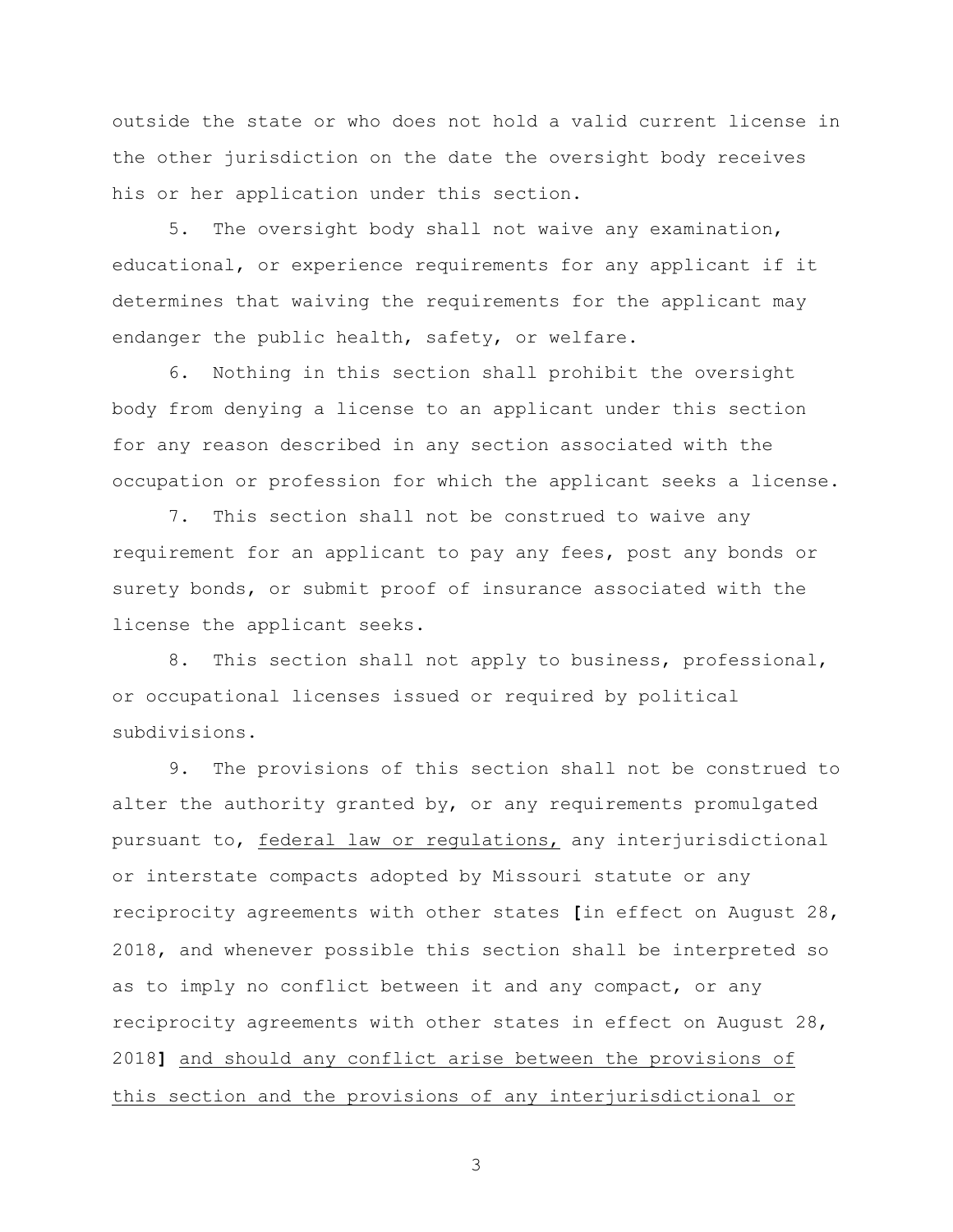interstate compact or reciprocity agreement, the provisions of such compact or agreement shall prevail.

10. For the purposes of this section, nonresident military spouses shall be eligible to apply for a license with any board, department, agency, or office of a jurisdiction that issues licenses, including the state board of registration for the healing arts, the state board of nursing, the board of pharmacy, the state committee of psychologists, the Missouri dental board, the Missouri board for architects, professional engineers, professional land surveyors and professional landscape architects, the state board of optometry, and the Missouri veterinary medical board.

**[**324.008. 1. As used in this section, "nonresident military spouse" means a nonresident spouse of an active duty member of the Armed Forces of the United States who has been transferred or is scheduled to be transferred to the state of Missouri, is domiciled in the state of Missouri, or has moved to the state of Missouri on a permanent change-of-station basis.

2. Except as provided in subsection 6 of this section and notwithstanding any other provision of law, any agency of this state or board established under state law for the regulation of occupations and professions in this state shall, with respect to such occupation or profession that it regulates, by rule establish criteria for the issuance of a temporary courtesy license to a nonresident spouse of an active duty member of the military who is transferred to this state in the course of the member's military duty, so that, on a temporary basis, the nonresident military spouse may lawfully practice his or her occupation or profession in this state.

3. Notwithstanding provisions to the contrary, a nonresident military spouse shall receive a temporary courtesy license under subsection 2 of this section if, at the time of application, the nonresident military spouse:

(1) Holds a current license or certificate in another state, district, or territory of the United States with licensure requirements that the appropriate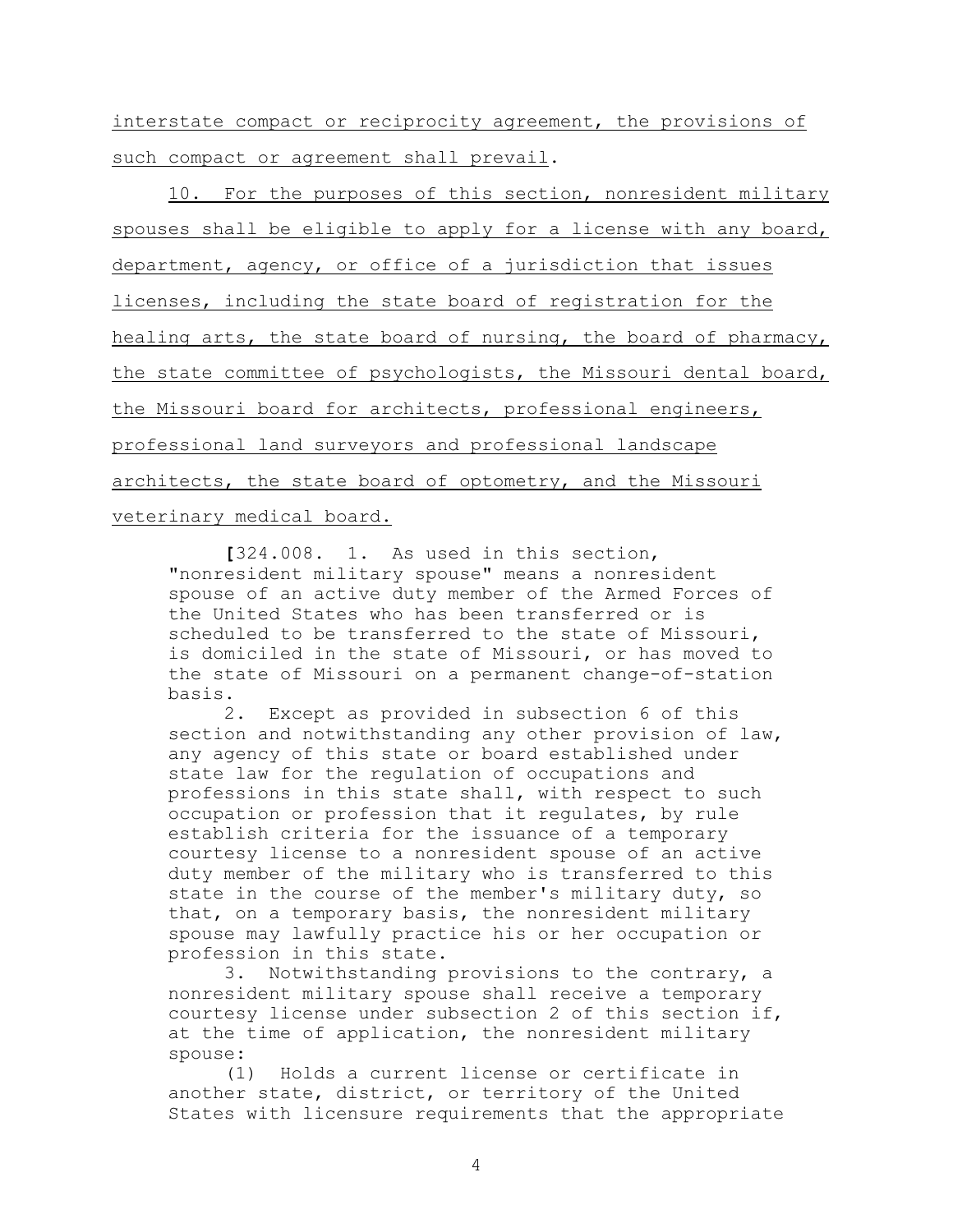regulatory board or agency determines are equivalent to those established under Missouri law for that occupation or profession;

(2) Was engaged in the active practice of the occupation or profession for which the nonresident military spouse seeks a temporary license or certificate in a state, district, or territory of the United States for at least two of the five years immediately preceding the date of application under this section;

(3) Has not committed an act in any jurisdiction that would have constituted grounds for the refusal, suspension, or revocation of a license or certificate to practice that occupation or profession under Missouri law at the time the act was committed;

(4) Has not been disciplined by a licensing or credentialing entity in another jurisdiction and is not the subject of an unresolved complaint, review procedure, or disciplinary proceeding conducted by a licensing or credentialing entity in another jurisdiction;

(5) Authorizes the appropriate board or agency to conduct a criminal background check and pay for any costs associated with such background check;

(6) Pays any fees required by the appropriate board or agency for that occupation or profession; and

(7) Complies with other requirements as provided by the board.

4. Relevant full-time experience in the discharge of official duties in the military service or an agency of the federal government shall be credited in the counting of years of practice under subdivision (2) of subsection 3 of this section.

5. A temporary courtesy license or certificate issued under this section is valid for one hundred eighty days and may be extended at the discretion of the applicable regulatory board or agency for another one hundred eighty days on application of the holder of the temporary courtesy license or certificate.

6. This section shall not apply to the practice of law or the regulation of attorneys.

7. The appropriate board or agency shall promulgate rules to implement the provisions of this section. Any rule or portion of a rule, as that term is defined in section 536.010, that is created under the authority delegated in this section shall become effective only if it complies with and is subject to all of the provisions of chapter 536 and, if applicable, section 536.028. This section and chapter 536 are nonseverable and if any of the powers vested with the general assembly under chapter 536 to review,